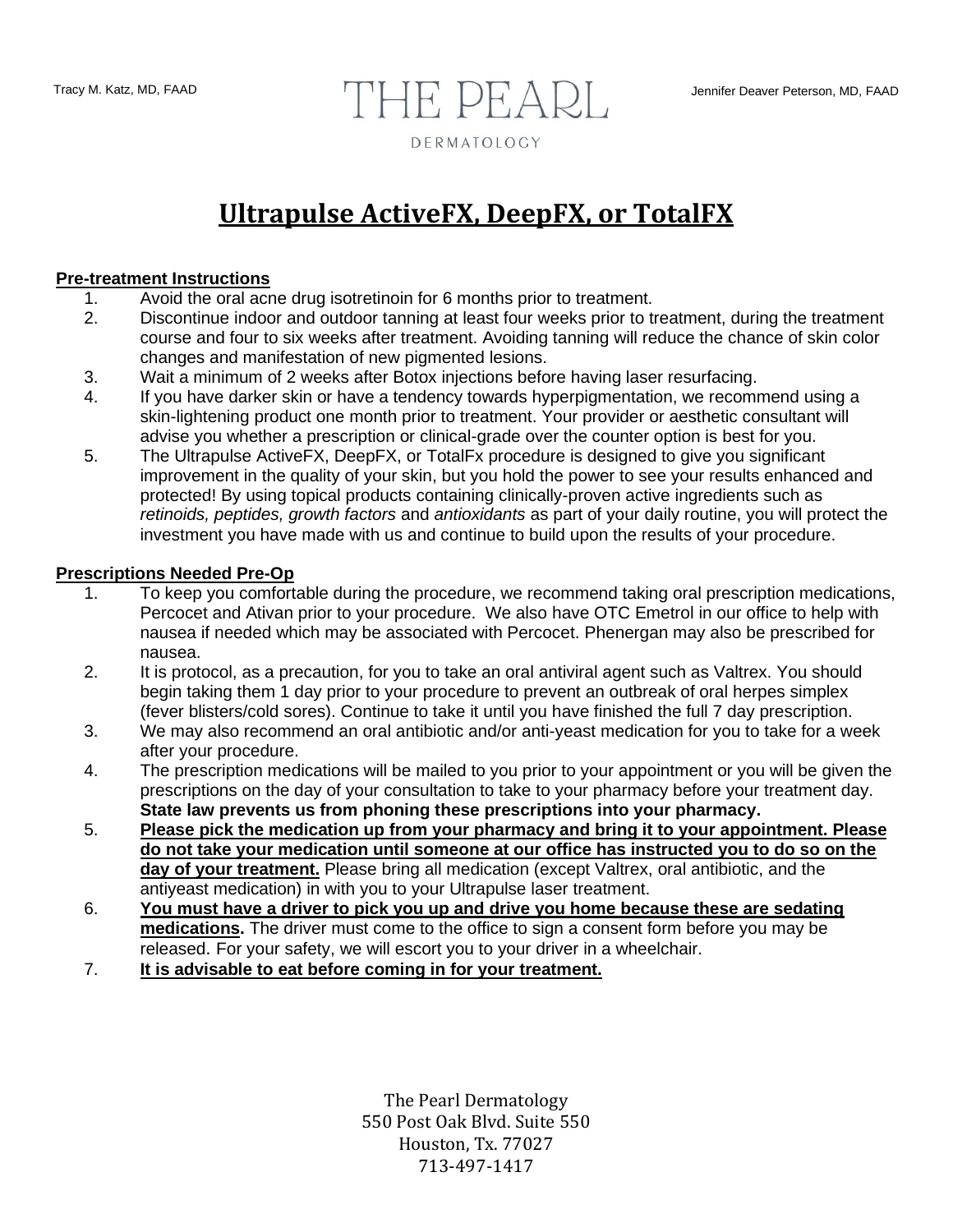### **Skin Preparation Pre-Procedure**

Using the proper skin care 7-14 days prior to a cosmetic procedure creates a healthier skin that supports the renewal of skin post-procedure.

Morning:

- 1. Cleanse with EltaMD Gentle Cleanser
- 2. Apply 1 pump of SkinMedica Recovery Complex or Neocutis Bioserum to the treatment area
- 3. Apply SkinMedica Dermal Repair Moisturizer to the treatment area
- 4. Apply EltaMD Clear SPF 46 to the treatment area

### Evening:

- 1. Cleanse with EltaMD Gentle Cleanser
- 2. Apply 1 pump of SkinMedica Recovery Complex or NeoCutis Bioserum to the treatment area
- 3. Apply SkinMedica Dermal Repair to the treatment area

### **Treatment Day**

- 1. If you are planning on having your eyelids treated we ask that you do not wear contacts to your appt. Please bring glasses with you. Contacts should be avoided after the procedure until the next morning.
- 2. *Please arrive with no makeup on your face or eyelids*. We will have you change into a gown for the treatment.
- 3. Please leave jewelry at home or be prepared to remove it prior to preparation of procedure. Come to the office 1 hour and 15 minutes prior to your scheduled procedure time so that there is time to change into a gown, wash your face, have photographs taken and have anesthetic ointment applied to your treatment area for 1 hour.
- 4. The actual laser treatment takes 45 to 90 minutes depending upon how many areas are being treated.
- 5. After the laser treatment, a 20 minute LED light treatment will be performed. You should plan to be at our office for 3 ½ to 4 hours.
- 6. You will be awake during the procedure. To keep you comfortable, we will use nerve blocks (injections of a local anesthetic called Lidocaine) in addition to a compounded Lidocaine topical ointment. A chilled air blower will also be blown at your face during the procedure to help with discomfort.
- 7. If you are having your eyelids treated during the procedure, it is necessary to have a protective metal placement of the shield. Some people get a temporary stinging and irritation from the anesthetic drops. **If you have had Lasik surgery in the last year you are not a candidate for Ultrapulse ActiveFX, DeepFX, or TotalFx of the eyelids.**

### **What To Expect After Ultrapulse ActiveFX, DeepFX, or TotalFx**

It is normal to have redness, swelling, oozing, and pinpoint bleeding after your procedure. The degree of these expected side effects after your procedure depend on how aggressively we treat you with the laser. In general, higher energy and density settings on the laser translate to better results, but also more downtime. Most people will have oozing and bleeding for the first 1-3 days. There will be marked swelling of the treated areas. If the eyelids are treated there will be swelling around the eyes to the point where the eyes may be "swollen shut". By days 5 to 7, there may still be redness and swelling, but usually the oozing and crusting has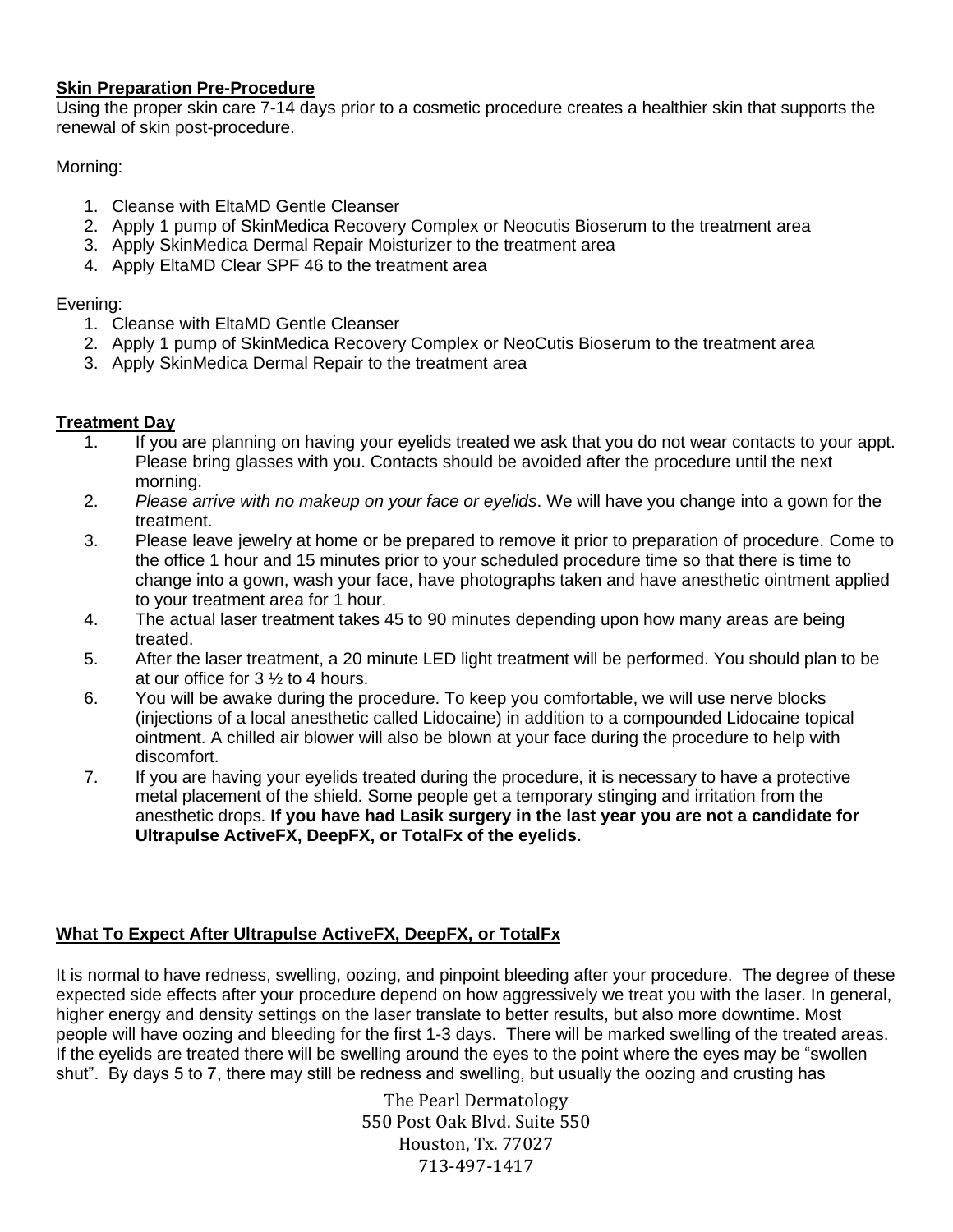subsided. Redness may persist for weeks to even a few months. Women may wear makeup to cover the redness once instructed by their physician. If you have not already seen pictures of a typical post-laser course of healing, please advise your doctor to show you.

### **Suggestions to help reduce swelling:**

- 1. Cool compresses or ice packs can be used to sooth the treated areas. Ice packs can be made by putting ice in a zip lock bag and wrapping it in a moistened washcloth. We recommend icing the face for 5 to 10 minutes at a time, every  $1 - 2$  hours.
- 2. Benadryl 25 mg may be taken at bedtime for the first 2 nights to help decrease swelling. Zyrtec or Allegra may be taken during the day, as it shouldn't make you drowsy.
- 3. Elevate the head of your bed or sleep with several pillows the first few nights after the procedure to help decrease swelling.
- 4. Stay well hydrated during the healing phase. Drink lots of water and avoid dehydrating beverages such as coffee and alcohol for 3-4 days. Avoid excessive salt in-take.

### **Ultrapulse ActiveFX, DeepFX, or TotalFx Procedure: Wound Care Instructions**

### **The first few days:**

In the first few days after your procedure when there are pin point open wounds from the laser, the risk of infection is greatest. This risk is greatly reduced by meticulous cleaning of the skin with vinegar water-soaked gauze compresses. The acidic pH and cleaning away of dried blood reduce the chance of infection. We will give you a small bottle of pre-mixed vinegar water and soft gauze compresses to take with you the day of the procedure. Please have on hand, several bottles of water, a bottle of white distilled white vinegar, and a pack of gauze.

### **Instructions for mixing vinegar water:**

- 1. Open an un-used bottle of each: one 16 oz bottled water, and one white distilled vinegar.
- 2. Pour 2 tablespoonful of water out of the bottled water, and then add in 2 tablespoons of vinegar.
- 3. Shake gently to mix.
- 4. Mark the bottle with a marker as "vinegar water" to avoid confusion.

### **Instructions for cleaning the skin with vinegar water gauze compresses for the first 2 days:**

- 1. Wash hands thoroughly with soap, rinse and dry before each wound care session.<br>2. To make vinegar soaks, place 10 gauze pads inside a clean container, carefully ad
- 2. To make vinegar soaks, place 10 gauze pads inside a clean container, carefully add vinegar water until all the gauze pads are saturated.
- 3. Designate the non-dominant hand as the "clean" hand for retrieving wet gauze, and then transfer the gauze to the dominant hand for cleansing.
- 4. Use the gauze to blot off oozing/bleeding, using gentle pressure. Make sure that vinegar water is in contact with the skin for at least 5 minutes. Soak longer for area with crusting. Pat dry.
- 5. Apply a thin layer of **Stratamed** followed by **EltaMD Moisturizer** to the treated area.
- 6. Repeat vinegar washes every  $2 3$  hours during the first 24 hours. Set alarm to wake up at least once during the first night for cleansing. May gradually increase to every 3 - 4 hours after 24 hours. Continue to wash twice a day for one week.
- 7. In the morning and evening after cleansing you should apply your **Stratamed** followed by **EltaMD Moisturizer** to keep the skin hydrated and help with healing.